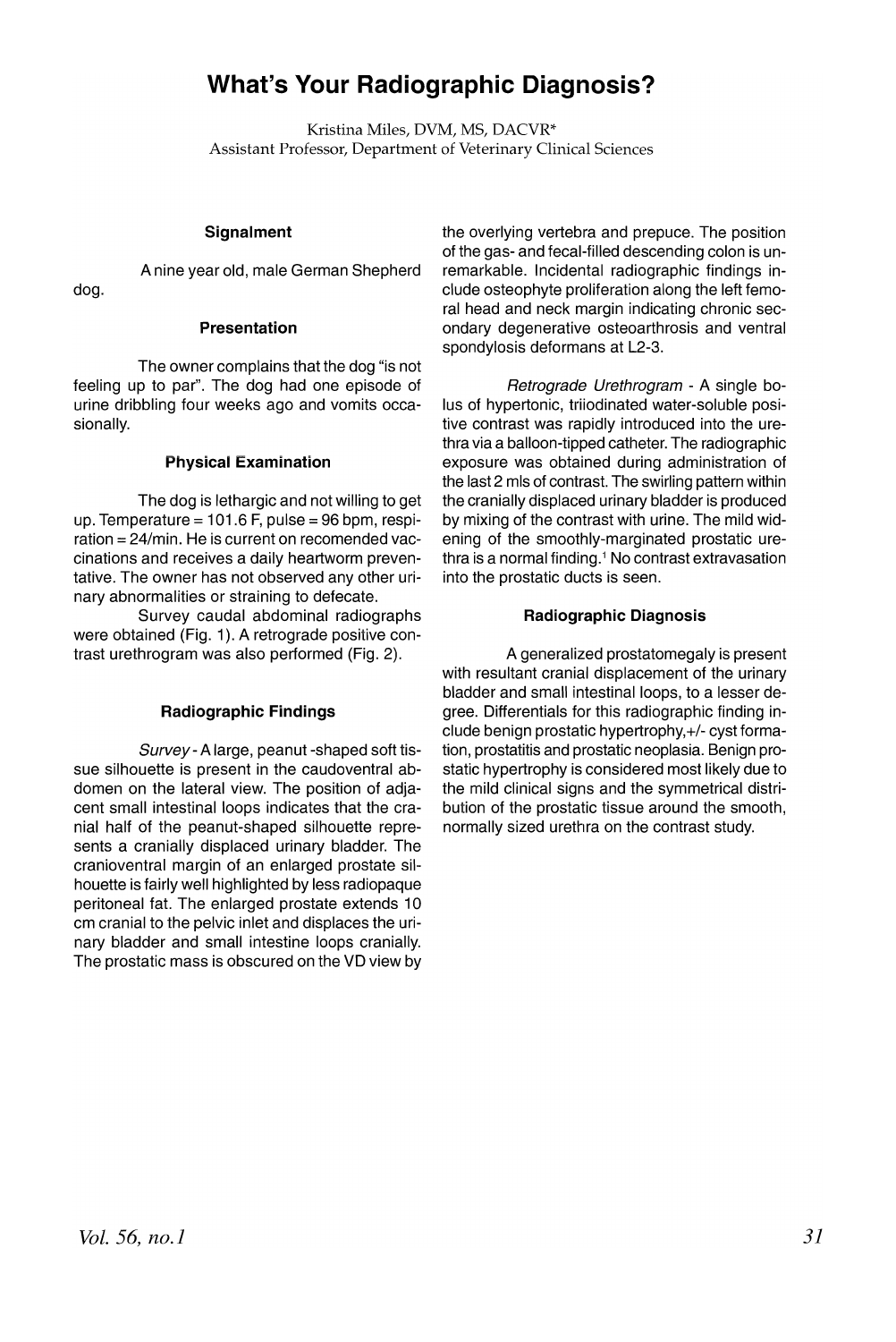

Fig. 1 Lateral (A) and ventrodorsal (8) views of the caudal abdomen.



Fig. 2 Lateral view obtained during retrograde positive contrast urethrogram. The catheter tip is positioned at the caudal aspect of the os penis.